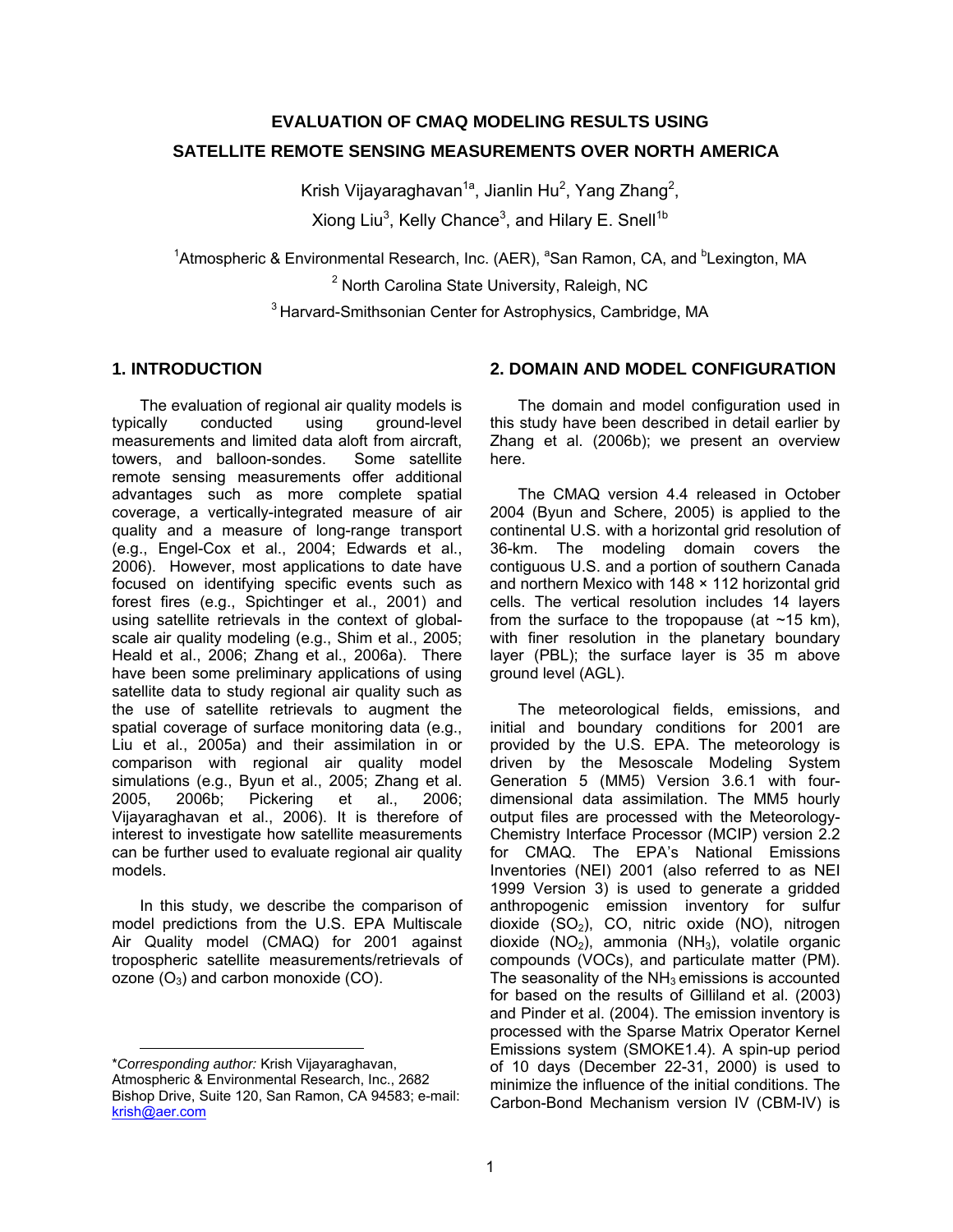used for gas-phase chemistry; the default convergence tolerances were tightened to an absolute tolerance of  $1 \times 10^{-9}$  ppm and a relative tolerance of  $1 \times 10^{-3}$  to increase the accuracy in the calculations of fast-reacting radicals such as OH and HO<sub>2</sub>. The Regional Acid Deposition Model (RADM) mechanism is used for aqueous-phase chemistry and the CMAQ "aero3" module for aerosol processes.

## **3. MODEL EVALUATION**

The CMAQ model configuration and domain described above were applied for the 2001 calendar year and model output evaluated against satellite retrievals of tropospheric column  $O<sub>3</sub>$  and CO vertical profiles.

## *3.1 Tropospheric Column Ozone*

Most techniques used to derive Tropospheric Column Ozone (TCO) from satellite measurements use the tropospheric ozone residual method, wherein TCO is calculated as the difference between Total column Ozone (TO) (mostly from the Total Ozone Monitoring Spectrometer, i.e., TOMS) and Stratospheric Column Ozone (SCO) from other satellite measurements or determined from TOMS data (e.g., Fishman et al., 1987, 2005; Chandra et al., 2003; Ziemke et al., 2006). In all these methods, assumptions are often made about the distribution and variability of SCO.

The first directly retrieved global distribution of tropospheric column ozone from Global Ozone Monitoring Experiment (GOME) measurements was presented by Liu et al. (2005b, 2006a). GOME was launched in 1995 on the European Space Agency's (ESA's) second Earth Remote Sensing (ERS-2) satellite to measure backscattered radiance spectra from the Earth's atmosphere in the wavelength range 240-790 nm (ESA, 1995). Observations with moderate spectral resolution of 0.2-0.4 nm and high signal to noise ratio in the ultraviolet ozone absorption bands make it possible to retrieve the vertical distribution of ozone down through the troposphere (Chance et al., 1991, 1997). The advantage of direct retrievals over the residual-based approaches is that daily global distributions of tropospheric ozone can be derived without other collocated satellite measurements of SCO, or the need to make assumptions about the spatiotemporal distribution of SCO.

In this study, profiles of partial column ozone were retrieved globally from 2001 GOME measurements. The retrieved profiles have 24 layers with the tropopause as one of the levels; the tropopause pressure is based on National Centers for Environmental Prediction (NCEP) /National Center for Atmospheric Research (NCAR) 40-year reanalysis 12 p.m. tropopause pressure. The TCO is the sum of these tropospheric partial columns. GOME observations since 2000 are subject to substantial instrument degradation; an external degradation correction to the radiance and irradiance data was applied to ensure retrieval quality (Liu et al., 2006b).

Three-dimensional (3-D) gridded hourly average  $O_3$  mixing ratios are simulated using CMAQ up to an altitude of about 15 km AGL. The simulated  $O_3$  mixing ratios and MM5-predicted vertically-resolved temperature and pressure are used to calculate the TCO in Dobson units (DUs) as follows:

$$
TCO = \sum_{i=1}^{N} (P_i \Delta z_i A [O_3]_{ppm,i}) / (RT_{i} \times 10^{6} \text{xC}_{DU})
$$

where N is the CMAQ layer number corresponding to the tropopause in the GOME TCO retrievals, [O3]ppm,*i* is the O3 mixing ratio in ppm in layer *i*, ∆z*<sup>i</sup>* is the height of layer  $i$  in m,  $P_i$  and  $T_i$  are the pressure in Pa and temperature in K, respectively, in layer  $i$ , R is the gas constant  $(= 8.3145$  J mole<sup>-1</sup>  $K^{-1}$ ), A is the Avogadro's number (= 6.02214 ×10<sup>23</sup>) molecules mole<sup>-1</sup>), and  $C_{DU}$  is the conversion factor from molecules  $O_3$  m<sup>-2</sup> to DU (=  $2.68676\times10^{22}$ ). Monthly, seasonal, and annual averages are computed for each grid cell. The simulated TCOs are compared with the TCO retrieved from GOME measurements.

#### *3.2 Carbon monoxide*

CO mixing ratios simulated with CMAQ are compared with the CO mixing ratios at the following vertical pressure levels (1000 hPa, 850 hPa, 700 hPa, 500 hPa, 350 hPa, 250 hPa, and 150 hPa) derived from the Measurements Of Pollution In The Troposphere (MOPITT) instrument (Edwards et al., 2004) on the NASA Earth Observing System (EOS) Terra spacecraft. The conversion of CMAQ data to the MOPITT vertical grid employed the "vertical averaging" of CMAQ profiles using averaging kernels which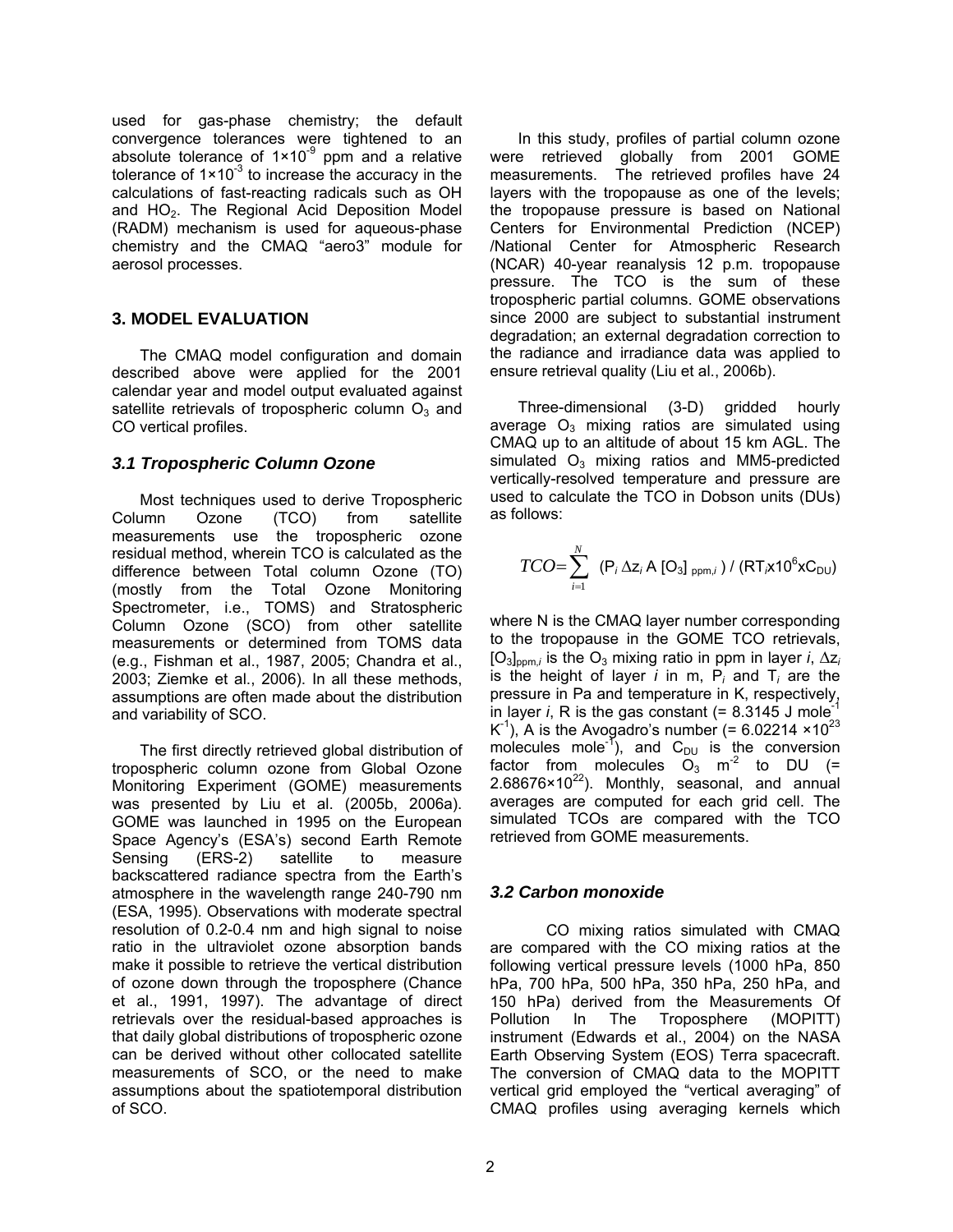represent the manner in which the vertical structure of the atmosphere is mapped into the measured radiances.

## **4. CONCLUSIONS**

Tropospheric column ozone and vertical profiles of carbon monoxide simulated by CMAQ at a 36 km horizontal resolution over the United States were compared to GOME TCO and MOPITT CO retrievals, respectively. Potential reasons for differences include uncertainty in the CMAQ emissions and uncertainties in the GOME retrievals (e.g., due to the limited vertical resolution of the  $O_3$  retrievals, the retrieved profile and TCO are estimates of the actual profile and TCO smoothed by the averaging kernels). While CMAQ model simulations are affected by uncertainties in the model inputs and formulation, satellite retrievals also have limitations such as the effect of clouds (obscuration of the clear-sky path from space to the ground) and the effect of ground albedo (which can result in a lack of contrast between the atmosphere and the surface, making it difficult to obtain the atmospheric quantity from the measurement). However, future generations of satellites (e.g., the polar-orbiting NPOESS sensors and the geostationary GOES-R satellite) will provide enhanced spatial and vertical resolution compared to existing systems.

# **5. ACKNOWLEDGEMENTS**

This work was performed under the National Aeronautics and Space Administration Award No. NNG04GJ90G. Research at the Smithsonian Astrophysical Observatory was supported by NASA and the Smithsonian Institution.

#### **6. REFERENCES**

Byun D.W., S.-T. Kim, B. Czader, D. Nowak, S. Stetson, and M. Estes, 2005: Estimation of Biogenic Emissions with Satellite-Derived Land Use and Land Cover Data for Air Quality Modeling of Houston-Galveston Ozone Nonattainment Area, *J. of Env. Manage.*, 75, 285-301.

Byun, D.W. and K. Schere. 2005: EPA's Third Generation Air Quality Modeling System: Description of the Models-3 Community Multiscale Air Quality (CMAQ) Model, *Applied Mech. Review*, 59, 51-77.

Chance, K.V., J.P. Burrows, and W. Schneider, 1991: Retrieval and molecule sensitivity studies for the Global Ozone Monitoring Experiment and the SCanning Imaging Absorption spectroMeter for Atmospheric CHartographY, *Proc. S.P.I.E., Remote Sensing of Atmospheric Chemistry* 1491, 151-165.

Chance, K.V., J.P. Burrows, D. Perner, and W. Schneider, 1997: Satellite measurements of atmospheric ozone profiles, including tropospheric ozone, from ultraviolet/visible measurements in the nadir geometry: a potential method to retrieve tropospheric ozone, *J. Quant. Spectrosc. Radiat. Transfer*, 57, 467-476.

Chandra, S., J. R. Ziemke, and R. V. Martin, 2003: "Tropospheric ozone at tropical and middle latitudes derived from TOMS/MLS residual: Comparison with a global model", *J. Geophys. Res.*, 108(D9), 4291, doi:10.1029/2002JD002912.

Edwards, D.P., et al., 2004. Observations of carbon monoxide and aerosols from the Terra satellite: Northern Hemisphere variability, *J. Geophys. Res.*, 109, D24202, doi:10.1029/2004JD004727.

Edwards, D., P. DeCola, J. Fishman, D. Jacob, P. Bhartia, D. Diner, J. Burrows and M. Goldberg, 2006: Community input to the NRC decadal survey from the NCAR workshop on air quality remote sensing from space: defining an optimum observing strategy, National Center for Atmospheric Research, Boulder, Colorado.

Engel-Cox, J., R. Hoff and A. Haymet, 2004: Recommendations on the use of satellite remotesensing data for urban air quality, *J. Air Waste Manage. Assoc.*, 54, 1360-1371.

ESA, 1995: The GOME Users Manual, European Space Agency (ESA) Publication SP-1182, ESA Publications Division, ESTEC, Noordwijk, The Netherlands.

Fishman, J., and J.C. Larsen, 1987: Distribution of total ozone and stratospheric ozone in the tropics: Implications for the distribution of tropospheric ozone, *J. Geophys. Res.*, 92, 6627-6634.

Fishman, J., J. K. Creilson, A. E. Wozniak, and P. J. Crutzen, 2005: The interannual variability of stratospheric and tropospheric ozone determined